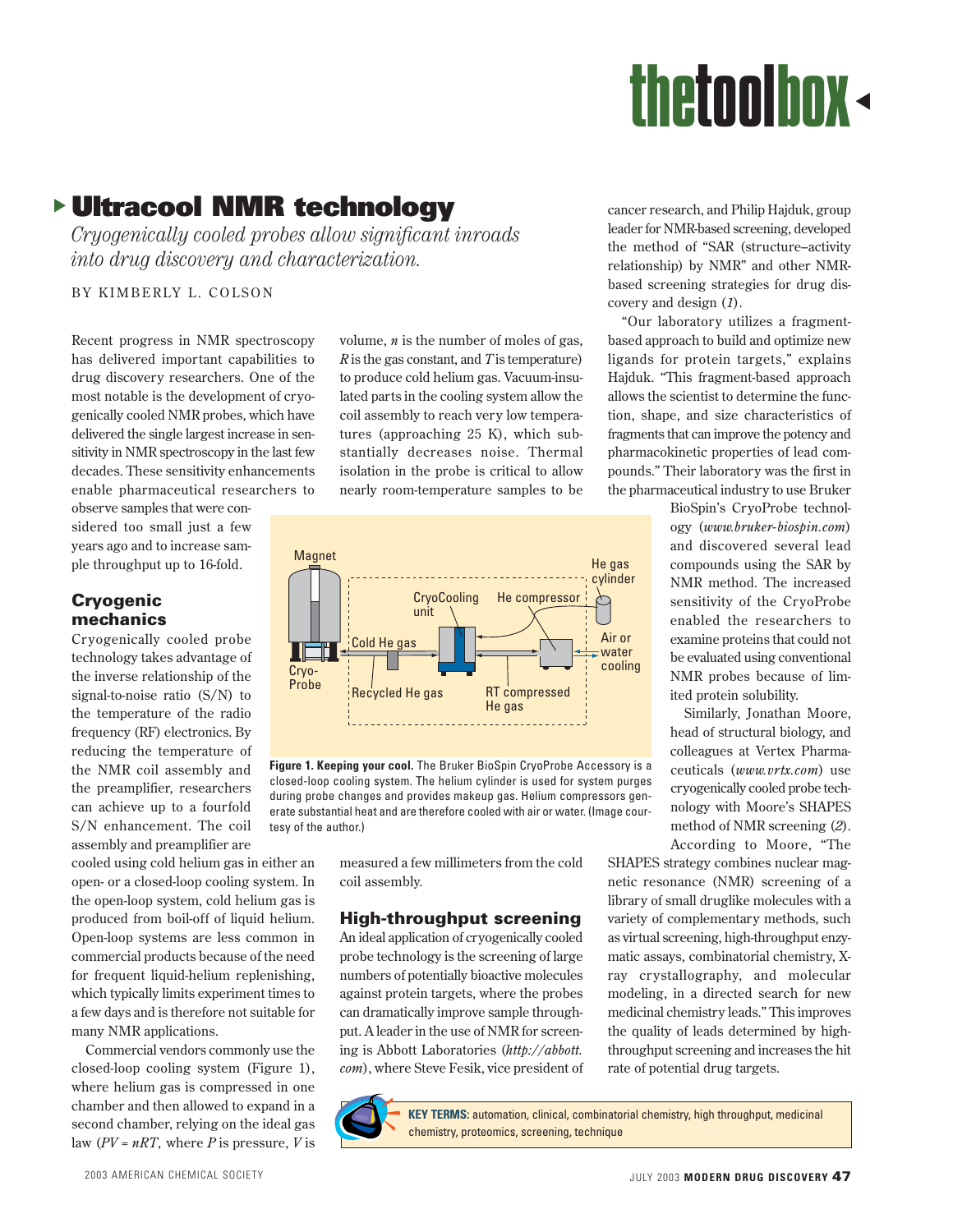## $\cdot$ thetoolbox

By studying the ligand rather than the protein using the SHAPES method, Vertex researchers can explore protein targets too large for other methods such as SAR by NMR. By combining SHAPES with the increased sensitivity of CryoProbe technology, Vertex has increased its hit rate 10 fold and reduced data acquisition time 16-fold compared with a conventional NMR probe, substantially increasing productivity.

### **Metabolite analysis**

Cryogenically cooled probe technology can also be used to analyze drug metabolites, which provide important insight into the biological activity and toxicity of potential drug targets. Traditionally, metabolites have been difficult to study because they are typically isolated only in small quantities. With the increased sensitivity available with the new technology, however, studies on metabolites are providing new structural information not available just a few years ago. The new information will assist pharmaceutical companies in developing drugs with improved biological and toxicological profiles.

According to Frank Koehn, associate director of natural products and structural chemistry at Wyeth Ayerst (*www.*

*wyeth.com*), "CryoProbe technology has had a significant impact in the way almost all problems are approached. We routinely utilize the technology to elucidate the structures of complex biologically active natural products and drug metabolites that are often available only in microgram quantities. In addition to the obvious advantages of enabling our group to analyze smaller and smaller samples, the CryoProbe has also affected the way we approach other types of problems. For example, with the added sensitivity provided by the CryoProbe, we can now routinely acquire long-range 1H–15N correlation data in minutes rather than hours or days (*3*). This difference in experiment time moves this experiment from something that would only be invoked

to answer special problems to a routine experiment that can be used to very easily answer a wide variety of structural problems."

"Another experiment that has also come into more routine use is the 1H-detected ACCORD-ADEQUATE experiment (*4*). This experiment, which yields valuable information on  ${}^{13}C-{}^{13}C$  connectivity while taking advantage of detection through the more sensitive <sup>1</sup>H nucleus, was in the past only reserved for extremely soluble small-



**Figure 2. Metabolic profiling.** Researchers used a 5-mm 500-MHz Bruker TXI z-gradient CryoProbe to acquire a <sup>1</sup>H-NMR spectrum of rat urine collected 24 h after dosing with pharmaceutical agent. The concentration of the metabolites is calculated using the internal standard TSP added at a concentration of 1 mM. (Image courtesy of the author.)

molecular-weight samples [100–300 Da] due to its inherent low sensitivity. However, with the new CryoProbe, this experiment can routinely be performed on 10 mg of moderate-molecular-weight compounds (500–600 Da) in an overnight acquisition. This powerful experiment can now be regularly used to answer some of the most difficult structural problems, especially in 1H-deficient systems."

Key to the biological activity of many pharmaceutical agents is the relative stereochemistry of the  ${}^{1}H$  atoms or the substituents in the molecule. NMR spectroscopy can be used to determine the relative stereochemistry through the analysis of  ${}^{1}H-{}^{1}H$  or  ${}^{1}H-{}^{13}C$  coupling constants (*5*). An extremely useful experiment for determining the coupling constants within the molecule is the phasesensitive heteronuclear multiple-bond correlation (HMBC) experiment (*6*). This experiment, however, is not widely applied to pharmaceutical drugs because of its inherently low sensitivity. Koehn reports that the high sensitivity of cold probes has revolutionized the use of this experiment so that it can be widely applied to pharmaceutical agents. Using CryoProbes, Koehn's laboratory routinely applies this

> method to samples available in quantities as low as 100 µg to gain complete relative stereochemical information.

Koehn continues: "High-resolution CryoProbes are a valuable adjunct to LC-NMR. When working on mass-limited multiple-component mixtures from drug metabolism, natural products, or combinatorial synthesis, conventional LC-NMR-MS is used to obtain individual onedimensional spectra of each component of the mixture. Once the subspectra are identified, we use the CryoProbes to measure 2-D experiments on the remaining mixture. This enables the structure determination of mixture components (often minor) without full chromatographic separation of the entire mixture."

Likewise, researchers at Wyeth Ayerst use cryogenically cooled probes for pharmaceutical profiling, performing diffusion-based NMR experiments that measure physical and biochemical properties of drug candidates at low concentration. These experiments "are extensively used to study drug–protein interactions where either the drug or protein target is limited in mass or solubility," according to Koehn.

### **Structural studies**

Another prominent pharmaceutical company has been using a cryogenically cooled probe for three primary applications: NMRbased screening using saturation transfer difference (STD) spectroscopy; protein construct screening; and confirming hits